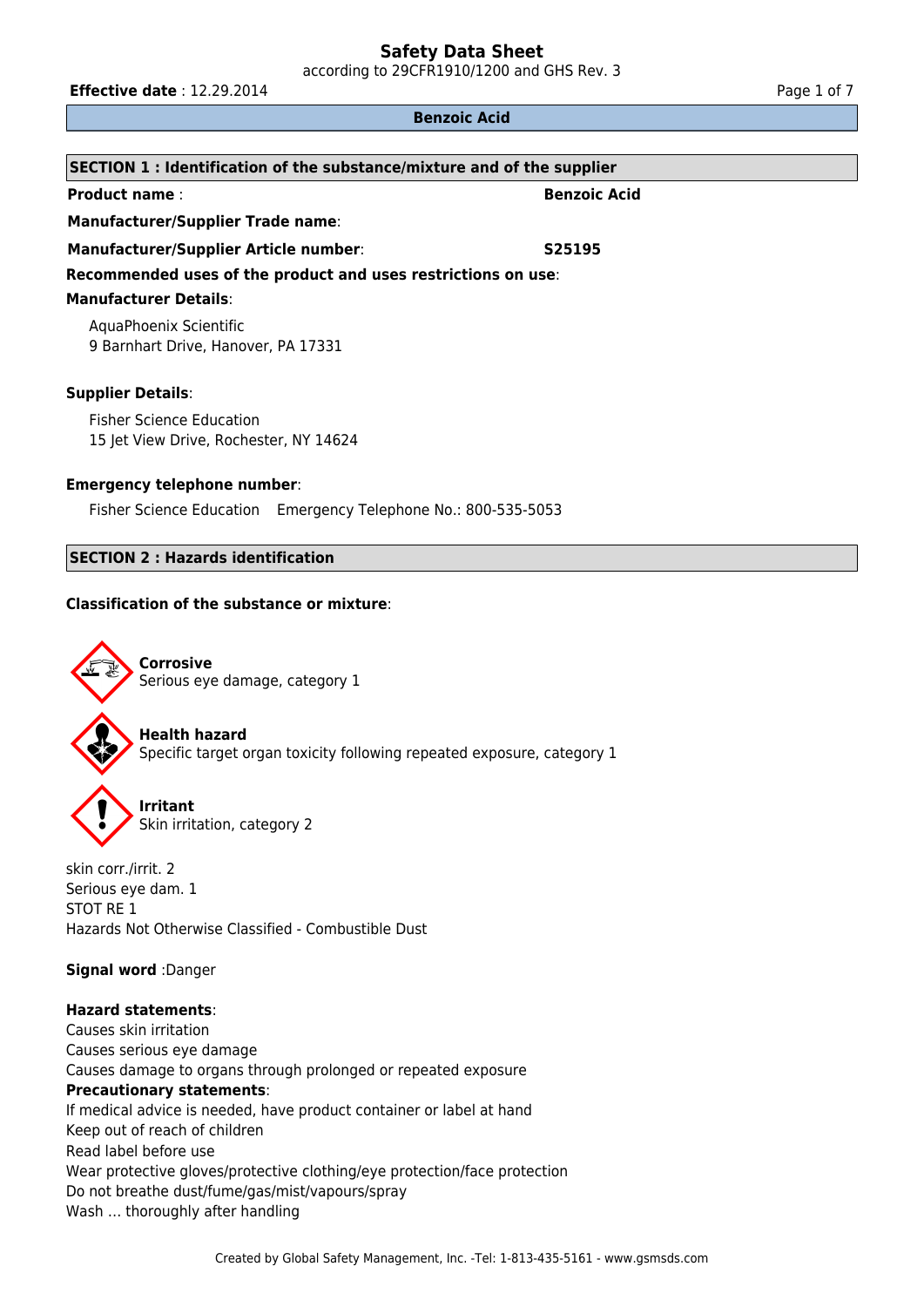according to 29CFR1910/1200 and GHS Rev. 3

## **Effective date** : 12.29.2014 **Page 2 of 7 Page 2 of 7**

## **Benzoic Acid**

Do not eat, drink or smoke when using this product IF IN EYES: Rinse cautiously with water for several minutes. Remove contact lenses if present and easy to do. Continue rinsing IF ON SKIN: Wash with soap and water Take off contaminated clothing and wash before reuse If skin irritation occurs: Get medical advice/attention Immediately call a POISON CENTER or doctor/physician Specific treatment (see … on this label)

Dispose of contents/container to …

# **Combustible Dust Hazard: :**

May form combustible dust concentrations in air (during processing).

## **Other Non-GHS Classification**:



## **SECTION 3 : Composition/information on ingredients**

| Ingredients: |              |                           |
|--------------|--------------|---------------------------|
| CAS 65-85-0  | Benzoic Acid | >99%                      |
|              |              | Percentages are by weight |

## **SECTION 4 : First aid measures**

### **Description of first aid measures**

**After inhalation:** Move exposed individual to fresh air. Loosen clothing as necessary and position individual in a comfortable position.Seek medical advice if discomfort or irritation persists.If breathing difficult, give oxygen.

**After skin contact:** Wash affected area with soap and water. Rinse/flush exposed skin gently using water for 15-20 minutes. Seek medical advice if discomfort or irritation persists.

**After eye contact:** Protect unexposed eye. Remove contact lens(es) if able to do so during rinsing. Rinse or flush eye gently with water for at least 30 minutes, lifting upper and lower lids.Seek immediate medical attention (ophthalmologist)

**After swallowing:** Rinse mouth thoroughly. Do not induce vomiting. Have exposed individual drink sips of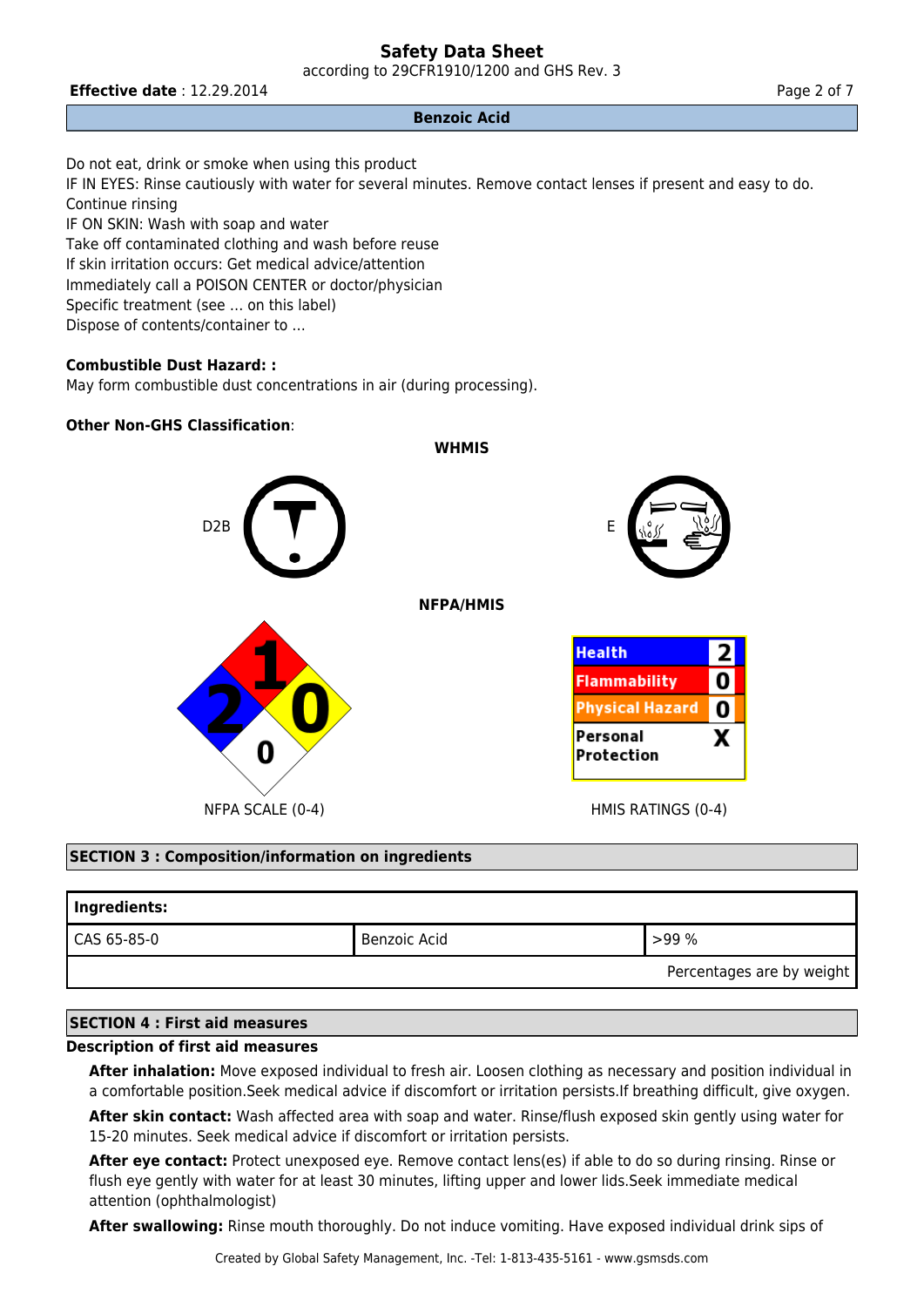according to 29CFR1910/1200 and GHS Rev. 3

**Effective date** : 12.29.2014 **Page 3 of 7 Page 3 of 7** 

#### **Benzoic Acid**

water. Seek medical attention if irritation, discomfort or vomiting persists.

#### **Most important symptoms and effects, both acute and delayed:**

Irritation, Nausea,Headache, Shortness of breath.Diarrhea. Vomiting. Irritation/burns, all routes of exposure.May cause permanent eye injury.;Prolonged or repeated skin contact may cause dermatitis.

### **Indication of any immediate medical attention and special treatment needed:**

If seeking medical attention, provide SDS document to physician.

#### **SECTION 5 : Firefighting measures**

#### **Extinguishing media**

**Suitable extinguishing agents:** Carbon dioxide. Dry chemical powder. Alcohol foam. Polymer foam. If in laboratory setting, follow laboratory fire suppression procedures. Use appropriate fire suppression agents for adjacent combustible materials or sources of ignition

**For safety reasons unsuitable extinguishing agents:** Water spray may be ineffective.

#### **Special hazards arising from the substance or mixture:**

Combustion products may include carbon oxides or other toxic vapors.Thermal decomposition can lead to release of irritating gases and vapors.Avoid generating dust; fine dust dispersed in air in sufficient concentrations, and in the presence of an ignition source is a potential dust explosion hazard.

#### **Advice for firefighters:**

**Protective equipment:** Use NIOSH-approved respiratory protection/breathing apparatus.

**Additional information (precautions):** Move product containers away from fire or keep cool with water spray as a protective measure, where feasible.Use spark-proof tools and explosion-proof equipment.

#### **SECTION 6 : Accidental release measures**

#### **Personal precautions, protective equipment and emergency procedures:**

Wear protective equipment. Transfer to a disposal or recovery container.Use spark-proof tools and explosionproof equipment.Use respiratory protective device against the effects of fumes/dust/aerosol. Keep unprotected persons away. Ensure adequate ventilation.Keep away from ignition sources. Protect from heat.Stop the spill, if possible. Contain spilled material by diking or using inert absorbent.

## **Environmental precautions:**

Prevent from reaching drains, sewer or waterway. Collect contaminated soil for characterization per Section 13

#### **Methods and material for containment and cleaning up:**

If in a laboratory setting, follow Chemical Hygiene Plan procedures.Place into properly labeled containers for recovery or disposal. If necessary, use trained response staff/contractor.Dust deposits should not be allowed to accumulate on surfaces, as these may form an explosive mixture if they are released into the atmosphere in sufficient concentration. Avoid dispersal of dust in the air (i.e., clearing dust surfaces with compressed air). Collect solids in powder form using vacuum with (HEPA filter)

## **Reference to other sections:**

# **SECTION 7 : Handling and storage**

## **Precautions for safe handling:**

Minimize dust generation and accumulation. Wash hands after handling. Avoid dispersal of dust in the air (i.e., clearing dust surfaces with compressed air). Routine housekeeping should be instituted to ensure that dusts do not accumulate on surfaces. Dry powders can build static electricity charges when subjected to the friction of transfer and mixing operations. Follow good hygiene procedures when handling chemical materials. Do not eat, drink, smoke, or use personal products when handling chemical substances. If in a laboratory setting, follow Chemical Hygiene Plan.Use only in well ventilated areas.Avoid generation of dust or fine particulate.Avoid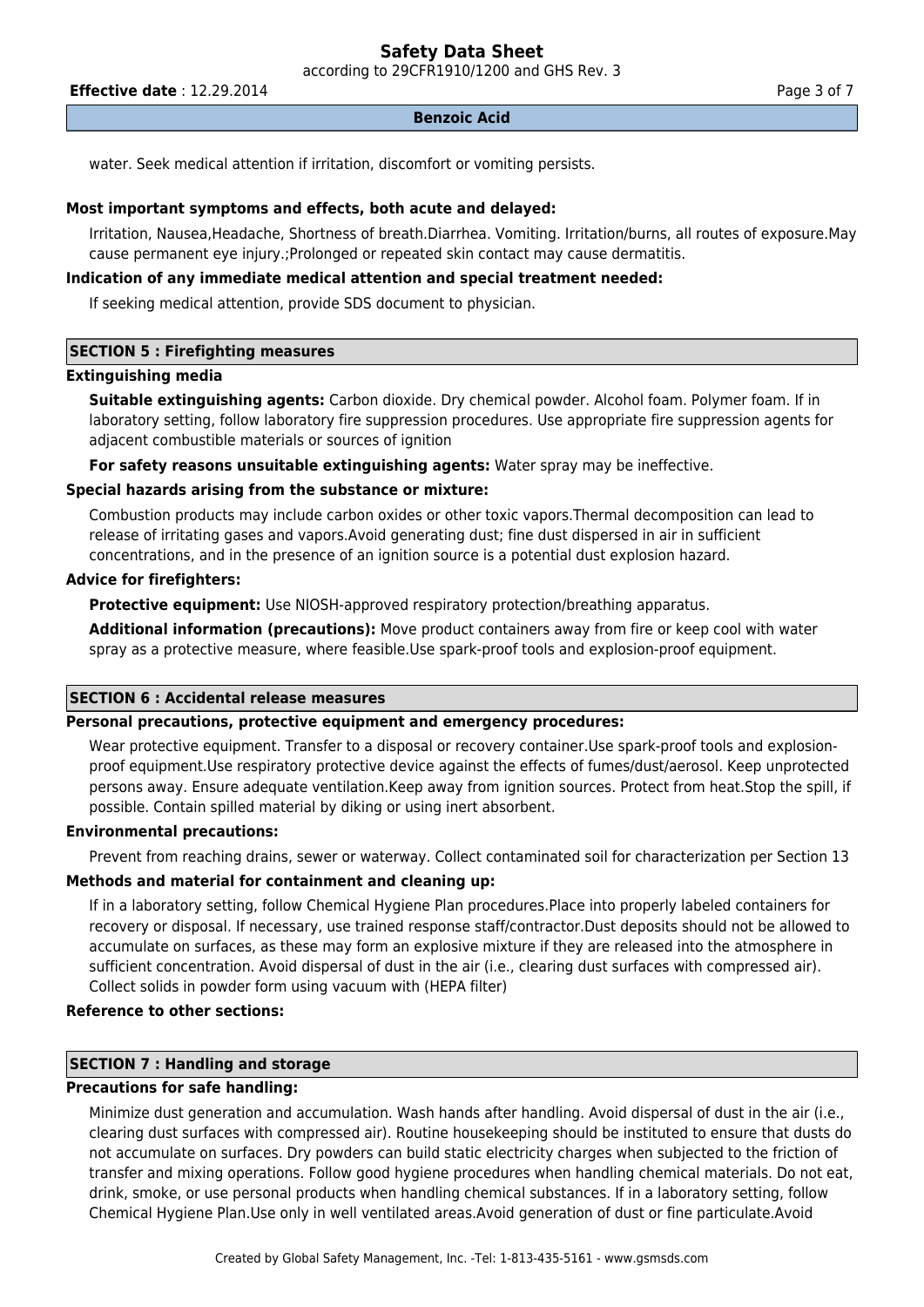according to 29CFR1910/1200 and GHS Rev. 3

**Effective date** : 12.29.2014 **Page 4 of 7 Page 4 of 7** 

#### **Benzoic Acid**

contact with eyes, skin, and clothing.

## **Conditions for safe storage, including any incompatibilities:**

Store in a cool location. Provide ventilation for containers. Avoid storage near extreme heat, ignition sources or open flame. Store away from foodstuffs. Store away from oxidizing agents.Store in cool, dry conditions in well sealed containers. Keep container tightly sealed.Store with like hazards

## **SECTION 8 : Exposure controls/personal protection**

| <b>Control Parameters:</b>               | , , OSHA PEL TWA (Total Dust) 15 mg/m3 (50 mppcf*)<br>, , ACGIH TLV TWA (inhalable particles) 10 mg/m3                                                                                                                                                                                                                                                                                                                                                                                                                                                                                                                                                                                                                                                                                                                                                                                                              |
|------------------------------------------|---------------------------------------------------------------------------------------------------------------------------------------------------------------------------------------------------------------------------------------------------------------------------------------------------------------------------------------------------------------------------------------------------------------------------------------------------------------------------------------------------------------------------------------------------------------------------------------------------------------------------------------------------------------------------------------------------------------------------------------------------------------------------------------------------------------------------------------------------------------------------------------------------------------------|
| <b>Appropriate Engineering controls:</b> | Emergency eye wash fountains and safety showers should be available in<br>the immediate vicinity of use/handling. Provide exhaust ventilation or<br>other engineering controls to keep the airborne concentrations of vapor<br>or dusts (total/respirable) below the applicable workplace exposure limits<br>(Occupational Exposure Limits-OELs) indicated above. Use under a fume<br>hood. It is recommended that all dust control equipment such as local<br>exhaust ventilation and material transport systems involved in handling<br>of this product contain explosion relief vents or an explosion suppression<br>system or an oxygen deficient environment. Ensure that dust-handling<br>systems (such as exhaust ducts, dust collectors, vessels, and processing<br>equipment) are designed in a manner to prevent the escape of dust into<br>the work area (i.e., there is no leakage from the equipment). |
| <b>Respiratory protection:</b>           | Use suitable respiratory protective device when high concentrations are<br>present. Use suitable respiratory protective device when aerosol or mist<br>is formed. For spills, respiratory protection may be advisable. Not<br>required under normal conditions of use with adequate ventilation.                                                                                                                                                                                                                                                                                                                                                                                                                                                                                                                                                                                                                    |
| <b>Protection of skin:</b>               | The glove material has to be impermeable and resistant to the product/<br>the substance/ the preparation being used/handled. Selection of the glove<br>material on consideration of the penetration times, rates of diffusion and<br>the degradation.                                                                                                                                                                                                                                                                                                                                                                                                                                                                                                                                                                                                                                                               |
| Eye protection:                          | Safety glasses with side shields or goggles.                                                                                                                                                                                                                                                                                                                                                                                                                                                                                                                                                                                                                                                                                                                                                                                                                                                                        |
| <b>General hygienic measures:</b>        | The usual precautionary measures are to be adhered to when handling<br>chemicals. Keep away from food, beverages and feed sources.<br>Immediately remove all soiled and contaminated clothing. Wash hands<br>before breaks and at the end of work. Do not inhale<br>gases/fumes/dust/mist/vapor/aerosols. Avoid contact with the eyes and<br>skin.                                                                                                                                                                                                                                                                                                                                                                                                                                                                                                                                                                  |

### **SECTION 9 : Physical and chemical properties**

| <b>Appearance (physical</b><br>state,color): | Crystalline powder | <b>Explosion limit lower:</b><br><b>Explosion limit upper:</b> | Not Determined<br>Not Determined |
|----------------------------------------------|--------------------|----------------------------------------------------------------|----------------------------------|
| Odor:                                        | Pleasant odor      | Vapor pressure:                                                | $0.0012$ mm Hg @ 25C             |
| <b>Odor threshold:</b>                       | Not Determined     | <b>Vapor density:</b>                                          | $4.21$ (air=1)                   |
| pH-value:                                    | 2.8 (satd soln)    | <b>Relative density:</b>                                       | Not Determined                   |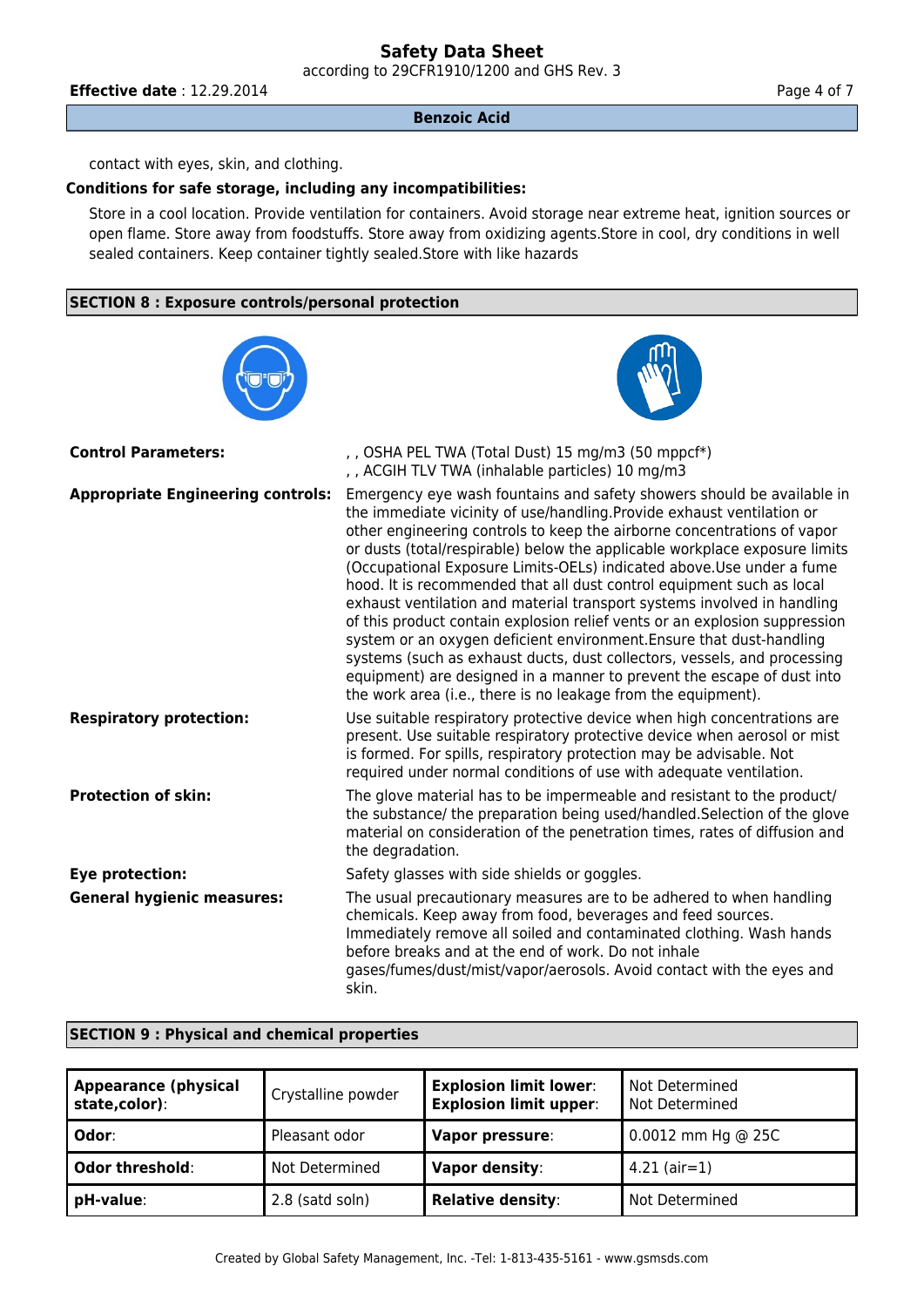according to 29CFR1910/1200 and GHS Rev. 3

**Effective date** : 12.29.2014 **Page 5 of 7 Page 5 of 7** 

## **Benzoic Acid**

| <b>Melting/Freezing point:</b>           | 122.4 deg C       | Solubilities:                                       | 3.4 g/l @ 25C                                              |
|------------------------------------------|-------------------|-----------------------------------------------------|------------------------------------------------------------|
| <b>Boiling point/Boiling</b><br>range:   | 249.2C @ 760 mmHg | <b>Partition coefficient (n-</b><br>octanol/water): | Not Determined                                             |
| <b>Flash point (closed</b><br>$cup$ ):   | 121C              | <b>Auto/Self-ignition</b><br>temperature:           | 570C                                                       |
| <b>Evaporation rate:</b>                 | Negligible        | <b>Decomposition</b><br>temperature:                | Not Determined                                             |
| <b>Flammability</b><br>(solid, gaseous): | Not Determined    | Viscosity:                                          | a. Kinematic: Not Determined<br>b. Dynamic: Not Determined |
| <b>Density: Not Determined</b>           |                   |                                                     |                                                            |

## **SECTION 10 : Stability and reactivity**

## **Reactivity:**

**Chemical stability:**No decomposition if used and stored according to specifications.

**Possible hazardous reactions:**

**Conditions to avoid:**Store away from oxidizing agents, strong acids or bases.Dust generation. Excess heat **Incompatible materials:**Strong bases.Strong oxidizing and reducing agents

**Hazardous decomposition products:**Carbon oxides (CO, CO2).Phenol, benzene.

## **SECTION 11 : Toxicological information**

| <b>Acute Toxicity:</b>             |                                              |                                  |  |  |
|------------------------------------|----------------------------------------------|----------------------------------|--|--|
| Oral:                              | 1700 mg/kg                                   | Oral LD50 Rat                    |  |  |
| Inhalation:                        | $> 12.2$ mg/l                                | LC50 Inhalation - rat - 4 h      |  |  |
| Dermal:                            | $> 10,000$ mg/kg                             | LD50 Dermal - rabbit             |  |  |
|                                    | Chronic Toxicity: No additional information. |                                  |  |  |
| <b>Corrosion Irritation:</b>       |                                              |                                  |  |  |
| <b>Dermal:</b>                     | Section 2                                    | Classified as Skin Irritant      |  |  |
| Ocular:                            | Section 2                                    | Classified as Serious Eye Damage |  |  |
| <b>Sensitization:</b>              |                                              | No additional information.       |  |  |
| <b>Single Target Organ (STOT):</b> |                                              | Classified as STOT RE 1          |  |  |
| <b>Numerical Measures:</b>         |                                              | No additional information.       |  |  |
| <b>Carcinogenicity:</b>            |                                              | No additional information.       |  |  |
| <b>Mutagenicity:</b>               |                                              | No additional information.       |  |  |
| <b>Reproductive Toxicity:</b>      |                                              | No additional information.       |  |  |

## **SECTION 12 : Ecological information**

### **Ecotoxicity**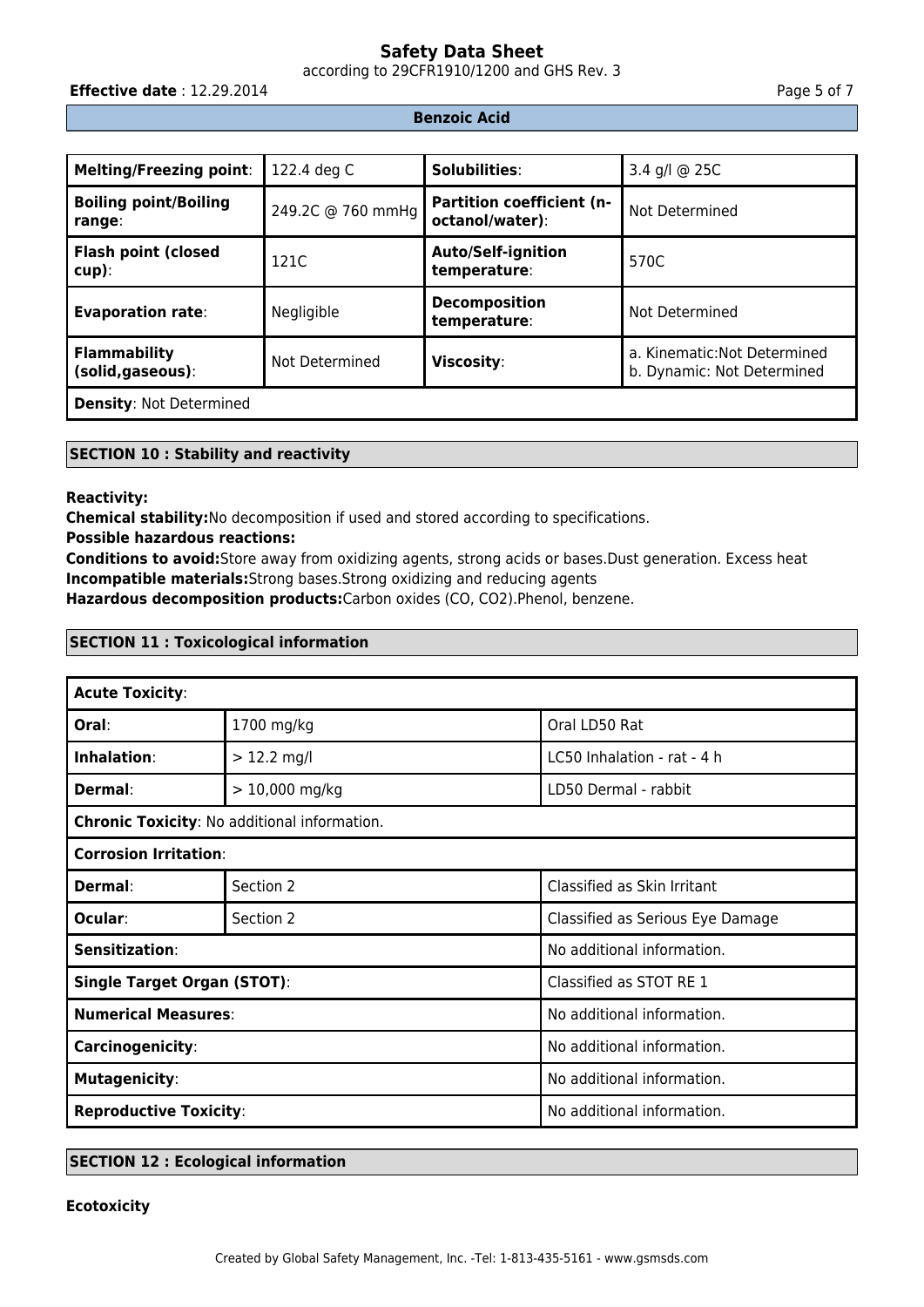according to 29CFR1910/1200 and GHS Rev. 3

**Effective date** : 12.29.2014 **Page 6 of 7 Page 6 of 7** 

#### **Benzoic Acid**

**Water Flea**: 48 Hr EC50 Daphnia magna: 860 mg/L [Static]

**Fish:**: Mosquito Fish: LC50 = 180 mg/L; 96 Hr;

**UnspecifiedBacteria:** : Phytobacterium phosphoreum: EC50 = 16.9 mg/L; 96 Hr; Microtox test @ 15°C

Persistence and degradability: Readily degradable in the environment. If released on land, benzoic acid should leach into the ground due to its low soil adsorption and biodegrade (half-life <1 wk). If released in water, benzoic acid should also readily biodegrade (half-life 0.2-3.6 days).

## **Bioaccumulative potential**:

**Mobility in soil**: Adsorption to sediment and volatilization should not be significant. **Other adverse effects**:

## **SECTION 13 : Disposal considerations**

## **Waste disposal recommendations**:

Product/containers must not be disposed together with household garbage. Do not allow product to reach sewage system or open water.It is the responsibility of the waste generator to properly characterize all waste materials according to applicable regulatory entities (US 40CFR262.11). Consult federal state/ provincial and local regulations regarding the proper disposal of waste material that may incorporate some amount of this product.

## **SECTION 14 : Transport information**

### **UN-Number**

Not Regulated

## **UN proper shipping name**

Not Regulated

**Transport hazard class(es) Packing group:Not Regulated Environmental hazard**: **Transport in bulk**: **Special precautions for user**:

### **SECTION 15 : Regulatory information**

## **United States (USA)**

**SARA Section 311/312 (Specific toxic chemical listings)**:

Acute, Chronic

**SARA Section 313 (Specific toxic chemical listings)**:

None of the ingredients is listed

### **RCRA (hazardous waste code)**:

None of the ingredients is listed

### **TSCA (Toxic Substances Control Act)**:

All ingredients are listed.

# **CERCLA (Comprehensive Environmental Response, Compensation, and Liability Act)**:

65-85-0 Benzoic acid 5000 lb ( 2270 kg)

## **Proposition 65 (California)**:

### **Chemicals known to cause cancer**: